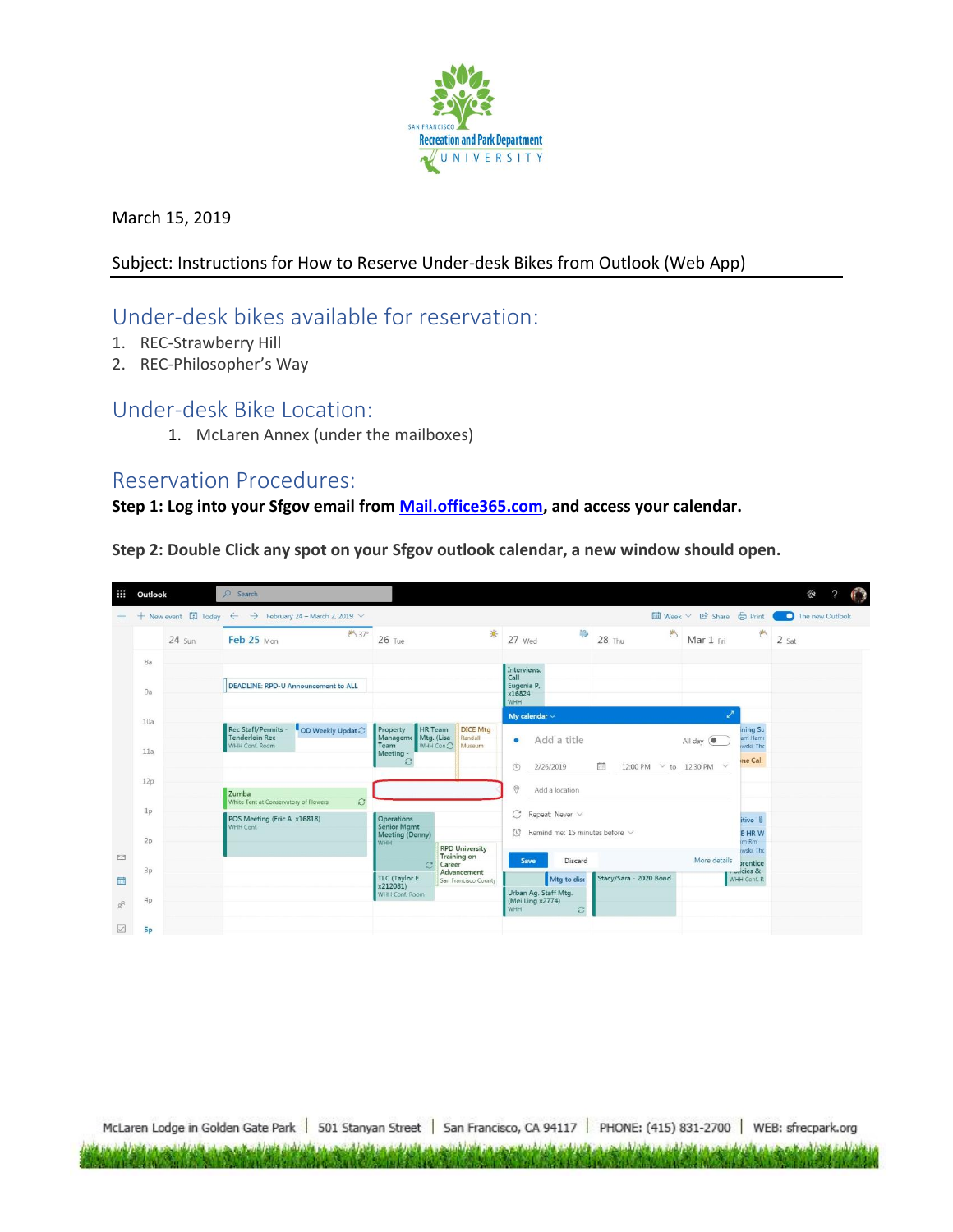| ∷      | Outlook                         |                                                                                                                  |                                                                                                                             |                 | ද්රි            |
|--------|---------------------------------|------------------------------------------------------------------------------------------------------------------|-----------------------------------------------------------------------------------------------------------------------------|-----------------|-----------------|
|        |                                 | My calendar $\vee$                                                                                               |                                                                                                                             | $\Box$ $\times$ |                 |
|        | $\equiv$ + New event $\Box$ Tod | <b>■</b> Save ■ Discard ■ Scheduling Assistant ■ Busy $\vee$ © Categorize $\vee$ ■ Response options $\vee$ · · · |                                                                                                                             |                 | The new Outlook |
|        | $24 \,$ Sun                     | $\bullet$<br>Add a title                                                                                         | $\rightarrow$ Tue, February 26, 2019<br>$\leftarrow$                                                                        | $\vee$          | $2$ Sat         |
|        | 8a                              |                                                                                                                  |                                                                                                                             |                 |                 |
|        | 9a                              | <sub>R</sub><br>Optional<br>Invite attendees                                                                     | 12p<br>12:00p - 12:30p                                                                                                      |                 |                 |
|        | 10a                             | $\odot$<br>2/26/2019<br>圃<br>12:00 PM $\vee$ to 12:30 PM $\vee$ <sup>®</sup><br>All day (                        | 1p                                                                                                                          |                 |                 |
|        |                                 | S<br>Repeat: Never $\vee$                                                                                        | 2p<br>RPD University Training on Career                                                                                     |                 |                 |
|        | 11a                             | Add online meeting $\vee$<br>$\Theta$<br>Search for a room or location                                           | <b>Advancement Opportunities</b><br>San Francisco County Fair Building - 1199<br>3p<br>9th Avenue - San Francisco, CA 94122 |                 |                 |
|        | 12p                             | Remind me: 15 minutes before $\vee$<br>四                                                                         | 40 <sup>°</sup>                                                                                                             |                 |                 |
|        | 1p                              |                                                                                                                  |                                                                                                                             |                 |                 |
|        | 2 <sub>D</sub>                  | $\equiv$<br>Add a description or attach documents                                                                | Sp.                                                                                                                         |                 |                 |
| $\Box$ |                                 |                                                                                                                  | 6p                                                                                                                          |                 |                 |
| 画      | 3p                              | $\mathbb{R}$ & $\mathbb{R}$                                                                                      | 7p                                                                                                                          |                 |                 |
| R      | 4p                              |                                                                                                                  |                                                                                                                             |                 |                 |
|        |                                 |                                                                                                                  |                                                                                                                             |                 |                 |

**Step 3: In the new window, click on the "Scheduling Assistant" button at the top of the screen.**

**Step 4: Click the "Add Required Attendee" button on the left of the screen.**

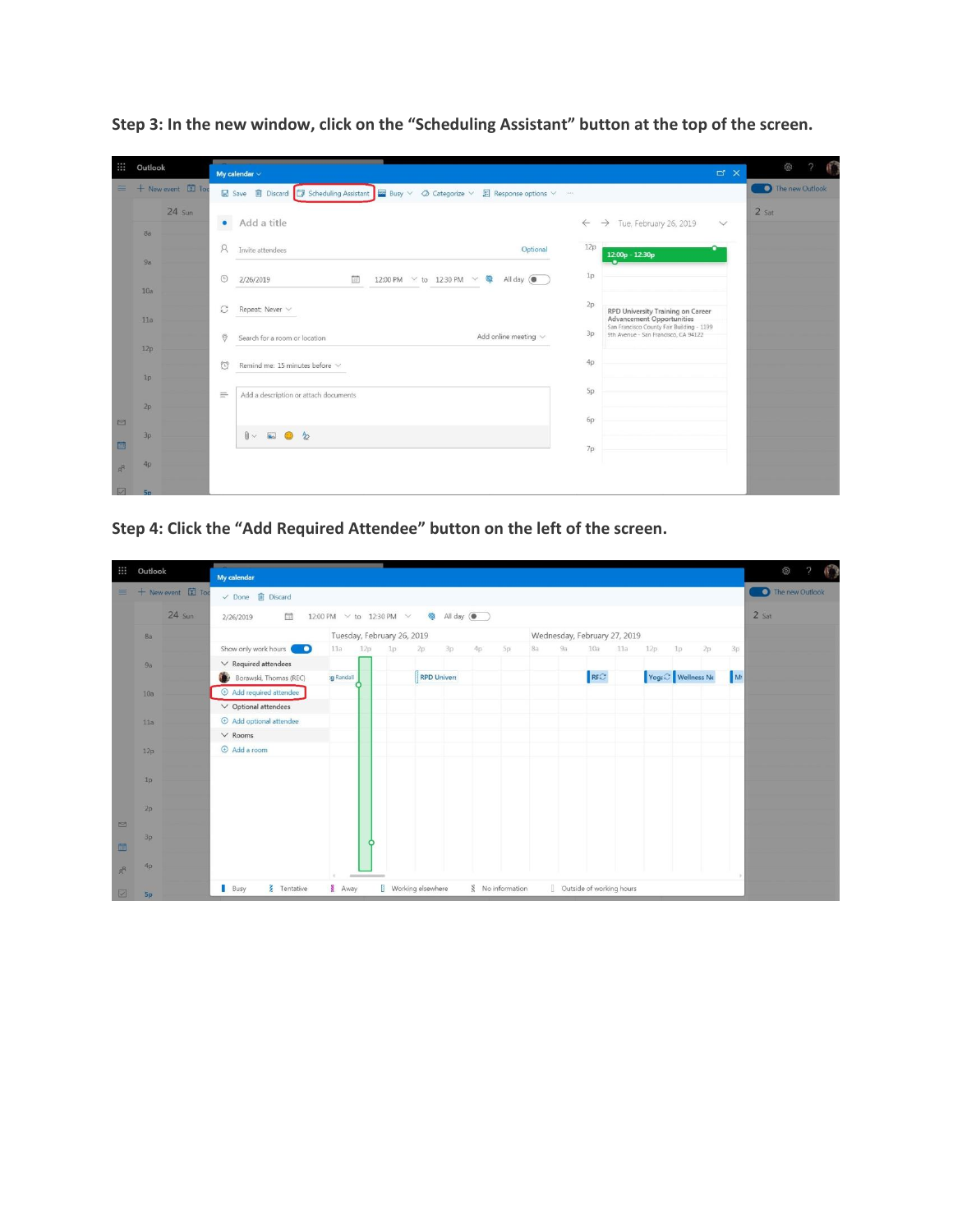**Step 5: Type "REC-Straw" or "Rec-Phil" into the search field and select the under-desk bike. At this point, the Scheduling Assistant screen should provide a line in which you can see the availability of the bike.**

| ₩        | Outlook                                                             |                          | My calendar                                                            |                            |           |                    |                              |                              |    |                          |     |     |                               |          | සි    |  |
|----------|---------------------------------------------------------------------|--------------------------|------------------------------------------------------------------------|----------------------------|-----------|--------------------|------------------------------|------------------------------|----|--------------------------|-----|-----|-------------------------------|----------|-------|--|
| $\equiv$ |                                                                     | + New event <b>国</b> Too | $\vee$ Done $\Box$ Discard                                             |                            |           |                    |                              |                              |    |                          |     |     | The new Outlook               |          |       |  |
|          | $24 \,$ Sun<br>間<br>12:00 PM $\sim$ to 12:30 PM $\sim$<br>2/26/2019 |                          |                                                                        |                            | All day ( |                    |                              |                              |    |                          |     |     |                               |          | 2 Sat |  |
|          | <b>8a</b>                                                           |                          |                                                                        | Tuesday, February 26, 2019 |           |                    |                              | Wednesday, February 27, 2019 |    |                          |     |     |                               |          |       |  |
|          |                                                                     |                          | Show only work hours<br>o                                              | 11a<br>12p                 | Ip        | 2p<br>3p           | 4p                           | 8a<br>Sp                     | 9a | 10a                      | 11a | 12p | 1p                            | 2p<br>3p |       |  |
|          | 9a                                                                  |                          | $\vee$ Required attendees                                              |                            |           |                    |                              |                              |    |                          |     |     |                               |          |       |  |
|          |                                                                     |                          | Borawski, Thomas (REC)                                                 | :g Randall                 |           | <b>RPD Univers</b> |                              |                              |    | RFC                      |     |     | Yoga <sup>2</sup> Wellness No | M        |       |  |
|          | 10a                                                                 |                          | REC-straw                                                              |                            |           |                    |                              |                              |    |                          |     |     |                               |          |       |  |
|          | 11a                                                                 |                          | REC-Strawberry Hill (REC)<br>REC-StrawberryHill@sfgov.org<br><b>RH</b> |                            |           |                    |                              |                              |    |                          |     |     |                               |          |       |  |
|          | 12p                                                                 |                          | Top 1 results<br>U Add a room                                          |                            |           |                    |                              |                              |    |                          |     |     |                               |          |       |  |
|          | 1p                                                                  |                          |                                                                        |                            |           |                    |                              |                              |    |                          |     |     |                               |          |       |  |
|          | 2p                                                                  |                          |                                                                        |                            |           |                    |                              |                              |    |                          |     |     |                               |          |       |  |
| $\Box$   |                                                                     |                          |                                                                        |                            |           |                    |                              |                              |    |                          |     |     |                               |          |       |  |
| 画        | 3p                                                                  |                          |                                                                        | O                          |           |                    |                              |                              |    |                          |     |     |                               |          |       |  |
| $x^8$    | 4p                                                                  |                          |                                                                        |                            |           |                    |                              |                              |    |                          |     |     |                               |          |       |  |
| 図        | Sp.                                                                 |                          | <b>Z</b> Tentative<br><b>Busy</b>                                      | Away                       |           | Working elsewhere  | $\frac{8}{5}$ No information |                              |    | Outside of working hours |     |     |                               |          |       |  |

**Step 6: Ensure the correct under-desk bike has been added to "Required Attendees" and click the "Done" button. If you do not click "Done" your reservation will not be made.**

| m      | Outlook   |                                 | My calendar                                                                                             |                                                         |                            |    |                    |    |    |                              |    |     |     |                 |                               |    |                | ශ |  |
|--------|-----------|---------------------------------|---------------------------------------------------------------------------------------------------------|---------------------------------------------------------|----------------------------|----|--------------------|----|----|------------------------------|----|-----|-----|-----------------|-------------------------------|----|----------------|---|--|
|        |           | $\equiv$ + New event $\Box$ Too | <b>I</b> II Discard<br>$\vee$ Done                                                                      |                                                         |                            |    |                    |    |    |                              |    |     |     | The new Outlook |                               |    |                |   |  |
|        |           | $24$ Sun                        | 扁<br>2/26/2019                                                                                          | All day (<br>12:00 PM $\sqrt{ }$ to 12:30 PM $\sqrt{ }$ |                            |    |                    |    |    |                              |    |     |     | $2$ Sat         |                               |    |                |   |  |
|        | <b>8a</b> |                                 |                                                                                                         |                                                         | Tuesday, February 26, 2019 |    |                    |    |    | Wednesday, February 27, 2019 |    |     |     |                 |                               |    |                |   |  |
|        |           |                                 | Show only work hours<br><b>D</b>                                                                        | 11a                                                     | 12p                        | 1p | 3p<br>2p           | 4p | Sp | 8a                           | 9a | 10a | 11a | 12p             | 1p                            | 2p | 3p             |   |  |
|        | 9a        |                                 | $\vee$ Required attendees                                                                               |                                                         |                            |    |                    |    |    |                              |    |     |     |                 |                               |    |                |   |  |
|        |           |                                 | Borawski, Thomas (REC)                                                                                  | :g Randall                                              |                            |    | <b>RPD Univer:</b> |    |    |                              |    | RFC |     |                 | Yoga <sup>C</sup> Wellness No |    | M <sup>†</sup> |   |  |
|        | 10a       |                                 | REC-Strawberry Hill (R<br>$\times$                                                                      |                                                         |                            |    |                    |    |    |                              |    |     |     |                 |                               |    |                |   |  |
|        |           |                                 | $\oplus$ Add required attendee                                                                          |                                                         |                            |    |                    |    |    |                              |    |     |     |                 |                               |    |                |   |  |
|        | 11a       |                                 | $\vee$ Optional attendees                                                                               |                                                         |                            |    |                    |    |    |                              |    |     |     |                 |                               |    |                |   |  |
|        |           |                                 | $\oplus$ Add optional attendee                                                                          |                                                         |                            |    |                    |    |    |                              |    |     |     |                 |                               |    |                |   |  |
|        | 12p       |                                 | $\vee$ Rooms                                                                                            |                                                         |                            |    |                    |    |    |                              |    |     |     |                 |                               |    |                |   |  |
|        |           |                                 | $\odot$ Add a room                                                                                      |                                                         |                            |    |                    |    |    |                              |    |     |     |                 |                               |    |                |   |  |
|        | 1p        |                                 |                                                                                                         |                                                         |                            |    |                    |    |    |                              |    |     |     |                 |                               |    |                |   |  |
|        |           |                                 |                                                                                                         |                                                         |                            |    |                    |    |    |                              |    |     |     |                 |                               |    |                |   |  |
|        | 2p        |                                 |                                                                                                         |                                                         |                            |    |                    |    |    |                              |    |     |     |                 |                               |    |                |   |  |
| $\Box$ |           |                                 |                                                                                                         |                                                         |                            |    |                    |    |    |                              |    |     |     |                 |                               |    |                |   |  |
|        | 3p        |                                 |                                                                                                         |                                                         |                            |    |                    |    |    |                              |    |     |     |                 |                               |    |                |   |  |
| 圖      |           |                                 |                                                                                                         |                                                         |                            |    |                    |    |    |                              |    |     |     |                 |                               |    |                |   |  |
| $x^2$  | .4p       |                                 |                                                                                                         |                                                         |                            |    |                    |    |    |                              |    |     |     |                 |                               |    |                |   |  |
| ☑      | Sp        |                                 | Working elsewhere<br>Busy<br>& Away<br><b>Z</b> Tentative<br>No information<br>Outside of working hours |                                                         |                            |    |                    |    |    |                              |    |     |     |                 |                               |    |                |   |  |